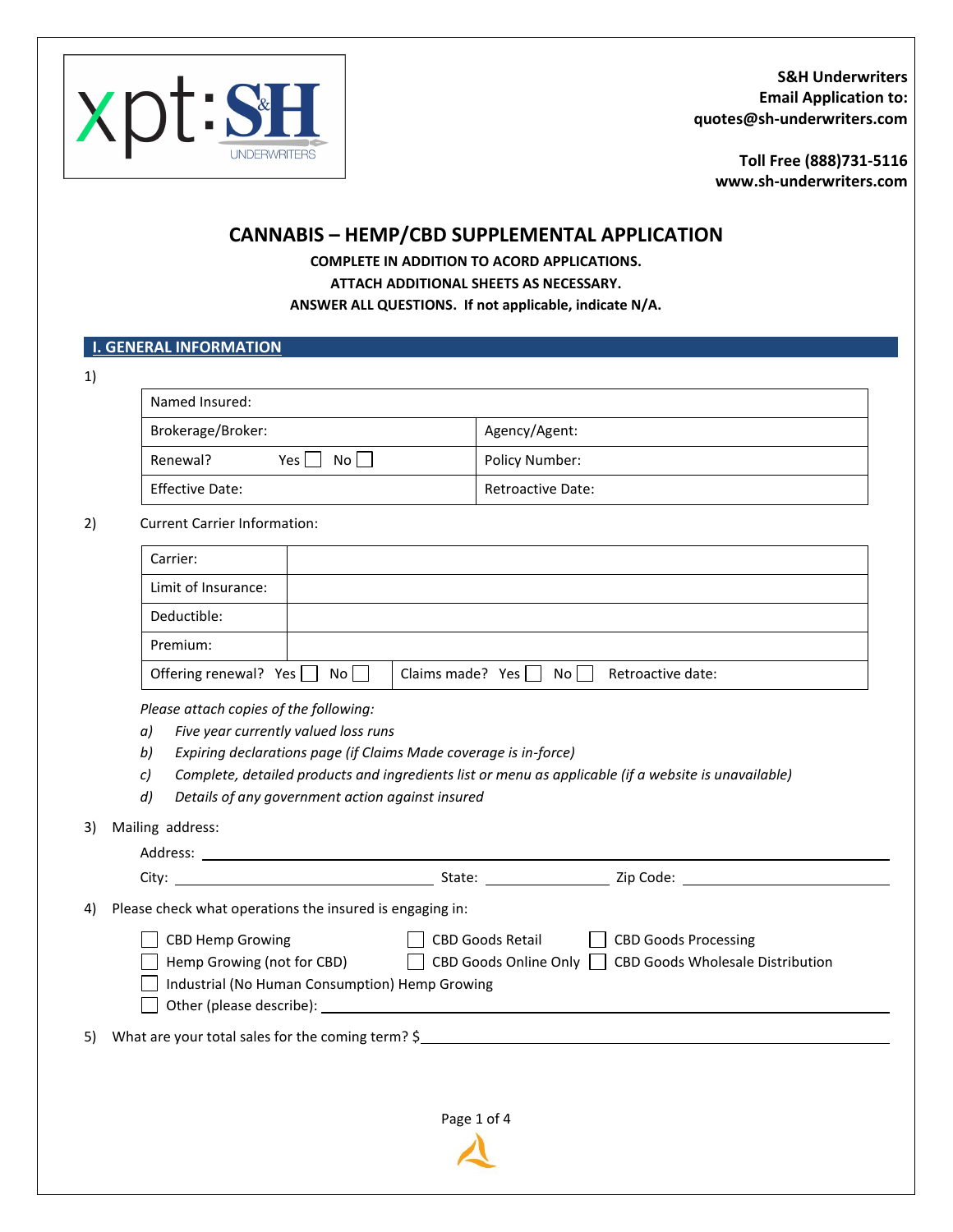### **II. PREMISES INFORMATION** *(duplicate this page as necessary)*

| а.                                                                                                                                                                                                                                                                                                            |                                                                                                                                                                                                                                                                                                         |
|---------------------------------------------------------------------------------------------------------------------------------------------------------------------------------------------------------------------------------------------------------------------------------------------------------------|---------------------------------------------------------------------------------------------------------------------------------------------------------------------------------------------------------------------------------------------------------------------------------------------------------|
|                                                                                                                                                                                                                                                                                                               |                                                                                                                                                                                                                                                                                                         |
| Operations at Location: <u>contract and contract and contract and contract and contract and contract of the contract of the contract of the contract of the contract of the contract of the contract of the contract of the cont</u>                                                                          |                                                                                                                                                                                                                                                                                                         |
| Growing is done: Indoors   Outdoors (open)   Outdoors (greenhouse)  <br>N/A                                                                                                                                                                                                                                   |                                                                                                                                                                                                                                                                                                         |
| Are any construction operations or building renovations planned during<br>Yes<br>the upcoming policy period?                                                                                                                                                                                                  | Nol                                                                                                                                                                                                                                                                                                     |
| Please indicate which premise security measures are in place:<br>c.                                                                                                                                                                                                                                           |                                                                                                                                                                                                                                                                                                         |
| Door Greeter/ID Checker<br><b>Interior Cameras</b><br>Safe/Vault                                                                                                                                                                                                                                              |                                                                                                                                                                                                                                                                                                         |
| <b>Exterior Cameras</b><br>Gated/Barred Windows and Doors<br>Double Entrance/Man Trap                                                                                                                                                                                                                         |                                                                                                                                                                                                                                                                                                         |
| Centrally Monitored Alarms   Motion Sensors<br>Vision Obscured Fencing (8' or higher)                                                                                                                                                                                                                         |                                                                                                                                                                                                                                                                                                         |
| Is your premise in a rural/zoned agricultural area?<br>Yes                                                                                                                                                                                                                                                    | No                                                                                                                                                                                                                                                                                                      |
| Are there any dwellings on this premise?<br>Yes                                                                                                                                                                                                                                                               | No                                                                                                                                                                                                                                                                                                      |
| Are there any firearms on the premise?                                                                                                                                                                                                                                                                        | Yes I<br>No l                                                                                                                                                                                                                                                                                           |
| If growing is done at your location, please describe grow method: __________________________________                                                                                                                                                                                                          |                                                                                                                                                                                                                                                                                                         |
| If extraction is done at your location, please describe method. Include details regarding solvents, open or closed<br>h.<br>If extraction involved butane or propane, are you in compliance with all state and local<br>$Yes$  <br>No l<br>i.<br>regulations regarding gas storage and explosion containment? |                                                                                                                                                                                                                                                                                                         |
|                                                                                                                                                                                                                                                                                                               |                                                                                                                                                                                                                                                                                                         |
| What independent 3 <sup>rd</sup> party testing is done on products? Please list testing company.                                                                                                                                                                                                              |                                                                                                                                                                                                                                                                                                         |
| Yes                                                                                                                                                                                                                                                                                                           | No l                                                                                                                                                                                                                                                                                                    |
|                                                                                                                                                                                                                                                                                                               |                                                                                                                                                                                                                                                                                                         |
|                                                                                                                                                                                                                                                                                                               | $Yes \mid No \mid$                                                                                                                                                                                                                                                                                      |
|                                                                                                                                                                                                                                                                                                               | No<br>Yes                                                                                                                                                                                                                                                                                               |
| Have you been cited by any regulatory agency for violations arising out of business                                                                                                                                                                                                                           | $Yes$  <br>No                                                                                                                                                                                                                                                                                           |
| d.<br>e.<br>f.<br>g.                                                                                                                                                                                                                                                                                          | b.<br><b>ADDITIONAL INFORMATION</b><br>Have you ever had a product recall?<br>If yes, please attach details.<br>Are there any present situations that might give rise to an incident causing a product recall?<br>Have you had any Product Liability claims that were or were not covered by insurance? |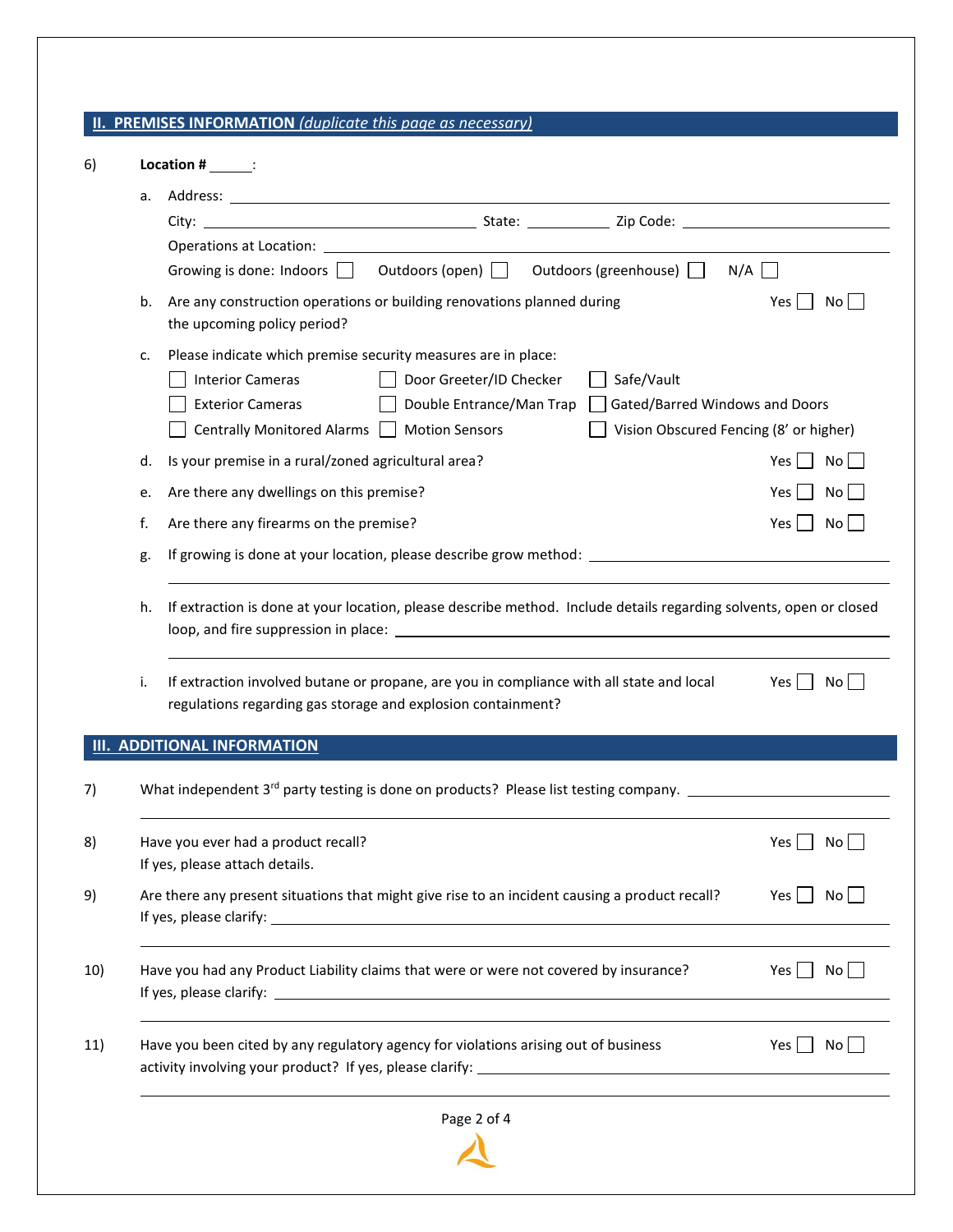| 12) | Do you have any discontinued products?<br>If yes, please explain the reasons for discontinuing: | No I<br>Yes N |
|-----|-------------------------------------------------------------------------------------------------|---------------|
|     |                                                                                                 |               |
| 13) | Do you rent your premises?                                                                      | No l<br>Yes I |

| 14)                                                                                   | During the past five years, has any insurer ever canceled or non-renewed similar insurance | $Yes \mid \mid No$ |
|---------------------------------------------------------------------------------------|--------------------------------------------------------------------------------------------|--------------------|
| to any applicant or has your insurance been canceled for nonpayment of premium by any |                                                                                            |                    |
| insurance or finance company? If yes, please attach an explanation.                   |                                                                                            |                    |

If yes and Additional Insured landlord is required, please provide schedule here:

15) Is your company aware of any occurrences, facts, circumstances, incidents, situations,  $Y \in \Box \cap N$ damages or accidents (including but not limited to allegations of faulty or defective products, product failure, product dispute bodily injury or property damage) arising out of or related to your products that a reasonably prudent person might expect to give rise to a claim or lawsuit whether valid or not which might directly or indirectly involve the company? If yes, please attach an explanation.

#### **FRAUD WARNING**

**NOTICE TO ALABAMA, ALASKA, ARIZONA, ARKANSAS, CALIFORNIA, CONNECTICUT, DELAWARE, GEORGIA, IDAHO, ILLINOIS, INDIANA, IOWA, KANSAS, MARYLAND, MASSACHUSETTS, MICHIGAN, MINNESOTA, MISSISSIPPI, MISSOURI, MONTANA, NEBRASKA, NEVADA, NEW HAMPSHIRE, NORTH CAROLINA, NORTH DAKOTA, OREGON, RHODE ISLAND, SOUTH CAROLINA, SOUTH DAKOTA, TEXAS, UTAH, VERMONT, WASHINGTON, WEST VIRGINIA, WISCONSIN, AND WYOMING APPLICANTS:** In some states, any person who knowingly, and with intent to defraud any insurance company or other person, files an application for insurance or statement of claim containing any materially false information, or, for the purpose of misleading, conceals information concerning any fact material thereto, may commit a fraudulent insurance act which is a crime in many states.

**NOTICE TO COLORADO APPLICANTS**: It is unlawful to knowingly provide false, incomplete or misleading facts or information to an insurance company for the purpose of defrauding or attempting to defraud the company. Penalties may include imprisonment, fines, denial of insurance and civil damages. Any insurance company or agent of an insurance company who knowingly provides false, incomplete or misleading facts or information to a policy holder or claimant for the purpose of defrauding or attempting to defraud the policyholder or claiming with regard to a settlement or award payable for insurance proceeds shall be reported to the Colorado Division of Insurance within the Department of Regulatory Agencies.

**NOTICE TO DISTRICT OF COLUMBIA APPLICANTS**: **WARNING:** It is a crime to provide false or misleading information to an insurer for the purpose of defrauding the insurer or any other person. Penalties include imprisonment and/or fines. In addition, an insurer may deny insurance benefits if false information materially related to a claim was provided by the applicant.

**NOTICE TO FLORIDA APPLICANTS**: Any person who knowingly and with intent to injure, defraud or deceive any insurance company files a statement of claim containing any false, incomplete or misleading information is guilty of a felony of the third degree.

**NOTICE TO HAWAII APPLICANTS:** For your protection, Hawaii law requires you to be informed that presenting a fraudulent claim for payment of a loss or benefit is a crime punishable by fines or imprisonment, or both.

**NOTICE TO KENTUCKY APPLICANTS**: Any person who knowingly and with intent to defraud any insurance company or other person files an application for insurance containing any materially false information or conceals, for the purpose of misleading, information concerning any fact material thereto commits a fraudulent insurance act, which is a crime.

**NOTICE TO LOUISIANA APPLICANTS:** Any person who knowingly presents a false or fraudulent claim for payment of a loss or benefit or knowingly presents false information in an application for insurance is guilty of a crime and may be subject to fines and confinement in prison.

**NOTICE TO MAINE APPLICANTS**: It is a crime to knowingly provide false, incomplete or misleading information to an insurance company for the purpose of defrauding the company. Penalties may include imprisonment, fines, or denial of insurance benefits.

**NOTICE TO NEW JERSEY APPLICANTS**: Any person who includes any false or misleading information on an application for an insurance policy is subject to criminal and civil penalties.

**NOTICE TO NEW MEXICO APPLICANTS**: Any person who knowingly presents a false or fraudulent claim for payment of a loss or benefit or knowingly presents false information in an application for insurance is guilty of a crime and may be subject to civil fines and criminal penalties.

**NOTICE TO NEW YORK APPLICANTS**: Any person who knowingly and with intent to defraud an insurance company or other person files an application for insurance or statement of claim containing any materially false information, or conceals, for the purpose of misleading, information concerning any fact